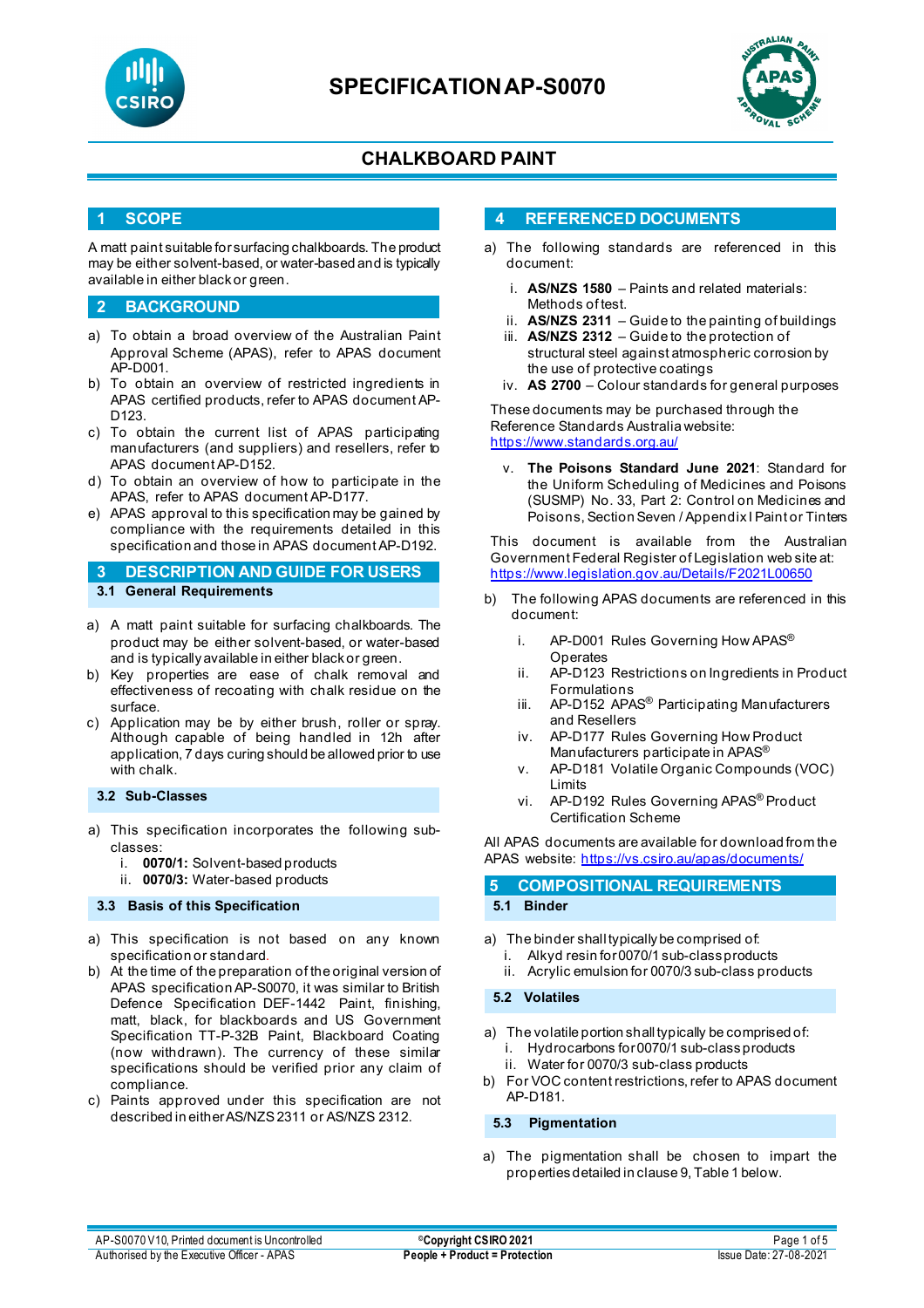



### **6 PRODUCT APPROVAL REQUIREMENTS**

### **6.1 General Requirements**

a) The product and its application for approval shall comply with the relevant requirements of APAS document AP-D192 during the life of the approval.

#### **6.2 Technical Requirements**

- a) The product shall comply with **all** the requirements of clause 9, Table 1 below.
- b) The manufacturers own quality control schedule of tests and limits shall be allowed subject to the approval of the Executive Officer (EO), APAS.
- c) On request, the EO may request the results of the tests for a batch and compare these with previous batches.
- d) Density and non-volatile content by weight (NVCW) figures for each production batch of the approved product shall be within ±3% of the actual (not theoretical) figures quoted in the original product approval submission (APAS document AP-D139).
- e) Subject to compliance with all the requirements of this specification, the level of Approval appropriate to the application shall be given to the system.

#### **6.3 Health and Safety Requirements**

- a) Shall not be a Schedule 1, Schedule 2 or Schedule 3 paint (SUSMP).
- b) The manufacturer's Safety Data Sheet (SDS) must be studied closely prior to using the product and complied with during use of the product.
- c) Since the paint contains a hydrocarbon solvent (where applicable), the wet paint is flammable and should be stored away from all sources of heat or ignition. Care should be taken to avoid contact with the skin by the use of protective clothing and barrier cream.
- d) Component containers should be resealed immediately after use and good ventilation provided during use to minimise the risk of fire or explosion and the long-term toxic effects of absorption of the vapour into the lungs. A full-face air fed respirator should be used when spraying. All pumping equipment should be adequately earthed.
- e) Products intended for sale in Australia shall comply with all the requirements of the SUSMP. Products intended for sale in other countries shall comply with all local WHS and environmental requirements.
- f) The product shall comply with all requirements of clause 6.3 and 6.4 of APAS document AP-D192.

### **7 APPENDIX A**

#### **Chalk Removal Properties**

7.1 Scope

This method details how the chalk removal properties of these products are to be assessed.

#### 7.2 Methodology

Repeated applications and removal of chalk lines

from the surface are visually assessed and rated using both wet and dry techniques.

#### 7.3 Equipment

- Un-primed hardboard panel of minimum dimensions 300 x 100 x 4mm
- Standard commercially available chalk sticks of two colours one of which must be white
- Soft rag and chalk duster
- Paper towel
- Tap water

#### 7.4 Procedure A – Wet Technique

- 1. Apply test paint to the test panel at the recommended spreading rate and allow to dry at ambient conditions for 7 days.
- 2. Apply two parallel lines of different coloured chalk approximately 100mm in length and 50mm apart. Use a single down and up motion to give an effective two passes to each line.
- 3. Gently wash under running water using the soft rag wetted with water.
- 4. Gently dab with paper towel or similar and allow the panel to dry for 1 hour.
- 5. Repeat a further 3 times ensuring the application of the lines occurs in the same spot each time.
- 6. Mark a single "down" line in each assessed area using the same colour chalk.
- 7. Assess the panel for effectiveness of removal.

# 7.5 Procedure B-Dry Technique<br>1 As for Procedure A but rem

As for Procedure A but removal of chalk shall be by dry rubbing with a chalk duster across both lines simultaneously using 10 double rubs (back and forth).

#### 7.6 Rating

At the conclusion of the 4 cycles, rate the appearance of the test panel according to the following:

| Rating | <b>Description</b>                                                                                     |
|--------|--------------------------------------------------------------------------------------------------------|
| ი      | No removal of old chalk; new chalk<br>mark indistinguishable over washed                               |
|        | area.                                                                                                  |
| 1      | Very poor removal of old chalk; new<br>chalk line almost indistinguishable from<br>washed area.        |
| 2      | Poor removal of old chalk; new chalk<br>line just capable of being differentiated<br>from wash area.   |
| 3      | Barely acceptable removal of old chalk;<br>new chalk line can be differentiated<br>from wash area.     |
| 4      | Good removal of old chalk; new chalk<br>line easily capable of being<br>differentiated from wash area. |
| 5      | Complete removal of old chalk; new<br>chalk line appears to be written on new<br>blackboard.           |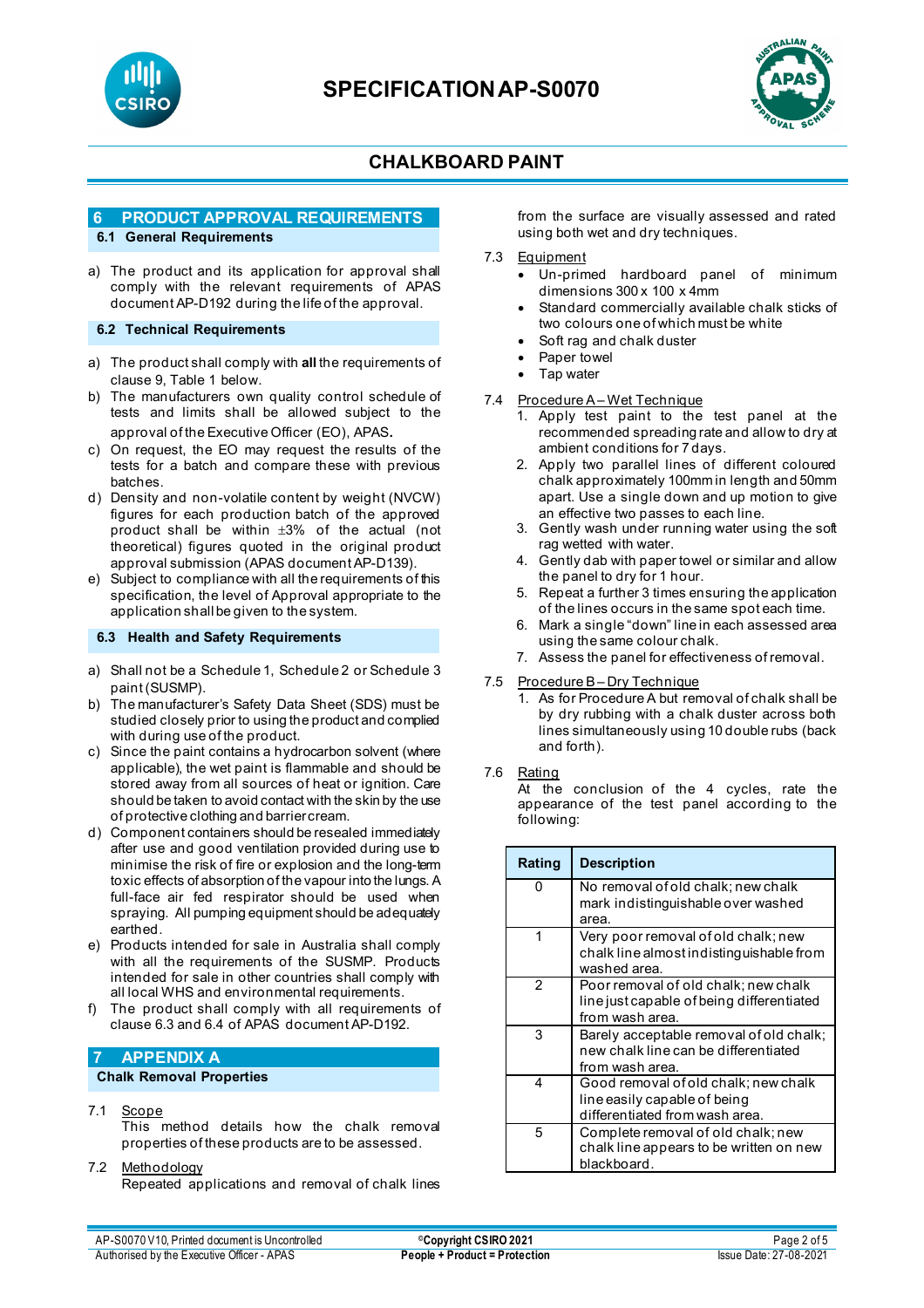



### **8 APPENDIX B**

### **Recoating Properties**

#### 8.1 <u>Scope</u>

This method seeks to ensure that repainting a chalkboard produces a satisfactory adherent finish.

#### 8.2 Methodology

A test panel with half the area well coated in chalk has the chalk removed using dry eraser techniques. The test panel is then recoated and assessed for appearance and adhesion.

#### 8.3 Equipment

- Un-primed hardboard panel of minimum dimensions 300 x 100 x 4mm
- Standard commercially available chalk sticks of two colours one of which must be white
- Chalk duster
- Sharp blade

#### 8.4 Procedure.

- 1. Apply chalk to half the test panel and remove using the duster. Blow off excess gently.
- 2. Repeat on the same half.
- 3. Recoat the entire panel with one coat of the test paint and allow to dry 7 days.
- 4. Test adhesion according to AS 1580.408.4.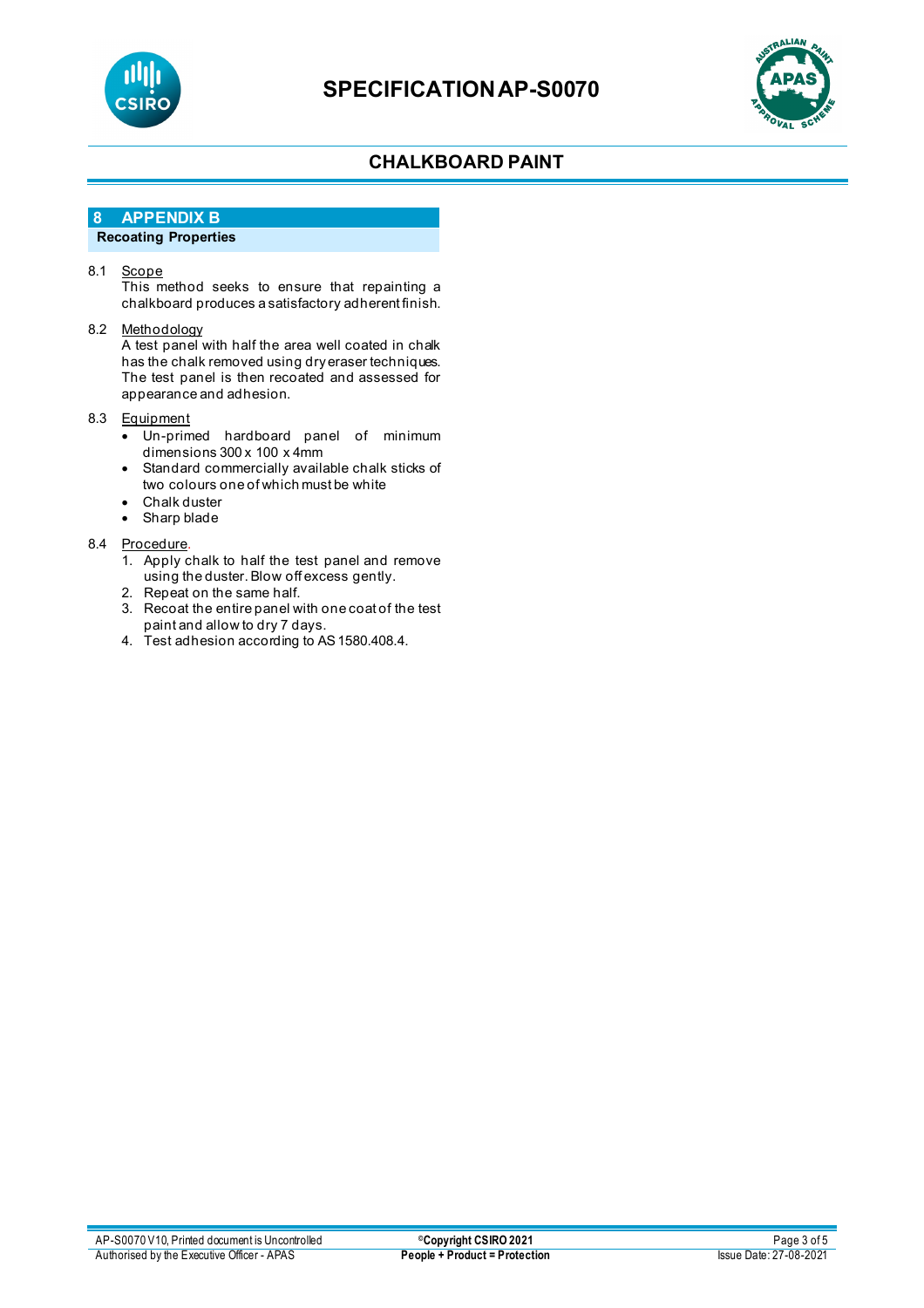



# **9 TABLE 1: PERFORMANCE PROPERTIES**

| <b>TEST</b>                                                            | <b>AS/NZS</b><br>1580<br><b>METHOD</b> | <b>REQUIREMENTS</b>                                                                                                                                             |  |  |  |
|------------------------------------------------------------------------|----------------------------------------|-----------------------------------------------------------------------------------------------------------------------------------------------------------------|--|--|--|
| <b>Wet Paint Testing</b>                                               |                                        |                                                                                                                                                                 |  |  |  |
| Preliminary Examination                                                | 103.1                                  | To be readily reincorporated. Shall be a free of any coarse particles,<br>sediment, gel and foreign matter.                                                     |  |  |  |
| <b>Fineness of Grind</b>                                               | 204.1                                  | $\leq 50$ µm.                                                                                                                                                   |  |  |  |
| <b>Application Properties</b><br>- Brushing<br>- Rolling<br>- Spraying | 205.1<br>205.3<br>205.2                | Shall show satisfactory application properties and the dry film shall<br>have a uniform colour, gloss and finish and be free of defects.                        |  |  |  |
| Reincorporation after Storage                                          | 211.2                                  | To comply with all the preceding requirements after 18 months<br>storage at ambient temperature.                                                                |  |  |  |
| Degree of Settling                                                     | 211.1                                  | Settling rating not to fall below 6 after 18 months storage.                                                                                                    |  |  |  |
| <b>VOC Content</b>                                                     | <b>APAS</b><br>AP-D181                 | Refer to APAS document AP-D181 for method and limits.<br>If the APAS specification is not listed on AP-D181, a declaration of<br>VOC content is still required. |  |  |  |
| <b>Dry Film Testing</b>                                                |                                        |                                                                                                                                                                 |  |  |  |
| Colour - Visual Comparison                                             | 601.1                                  | Approximate match to black or green (AS 2700 G23 Shamrock<br>Green).                                                                                            |  |  |  |
| Finish                                                                 | 603.1                                  | Shall be free of coarse particles, wrinkling or orange peel and have<br>a uniform colour and appearance.                                                        |  |  |  |
| Specular Gloss                                                         | 602.2                                  | $\leq$ 5 units at 60°.                                                                                                                                          |  |  |  |
| Hard Dry Conditions                                                    | 401.5                                  | 0070/1: Maximum 12 hours.<br>0070/3: Maximum 4 hours.                                                                                                           |  |  |  |
| Ease of Marking and Removal                                            | Clause 7,<br>AppendixA                 | Wet rating: $\geq 4$ .<br>Dry rating: $\geq 3$ .                                                                                                                |  |  |  |
| Recoating Properties                                                   | Clause 8,<br>AppendixB                 | Rating: $\leq 1$ .                                                                                                                                              |  |  |  |